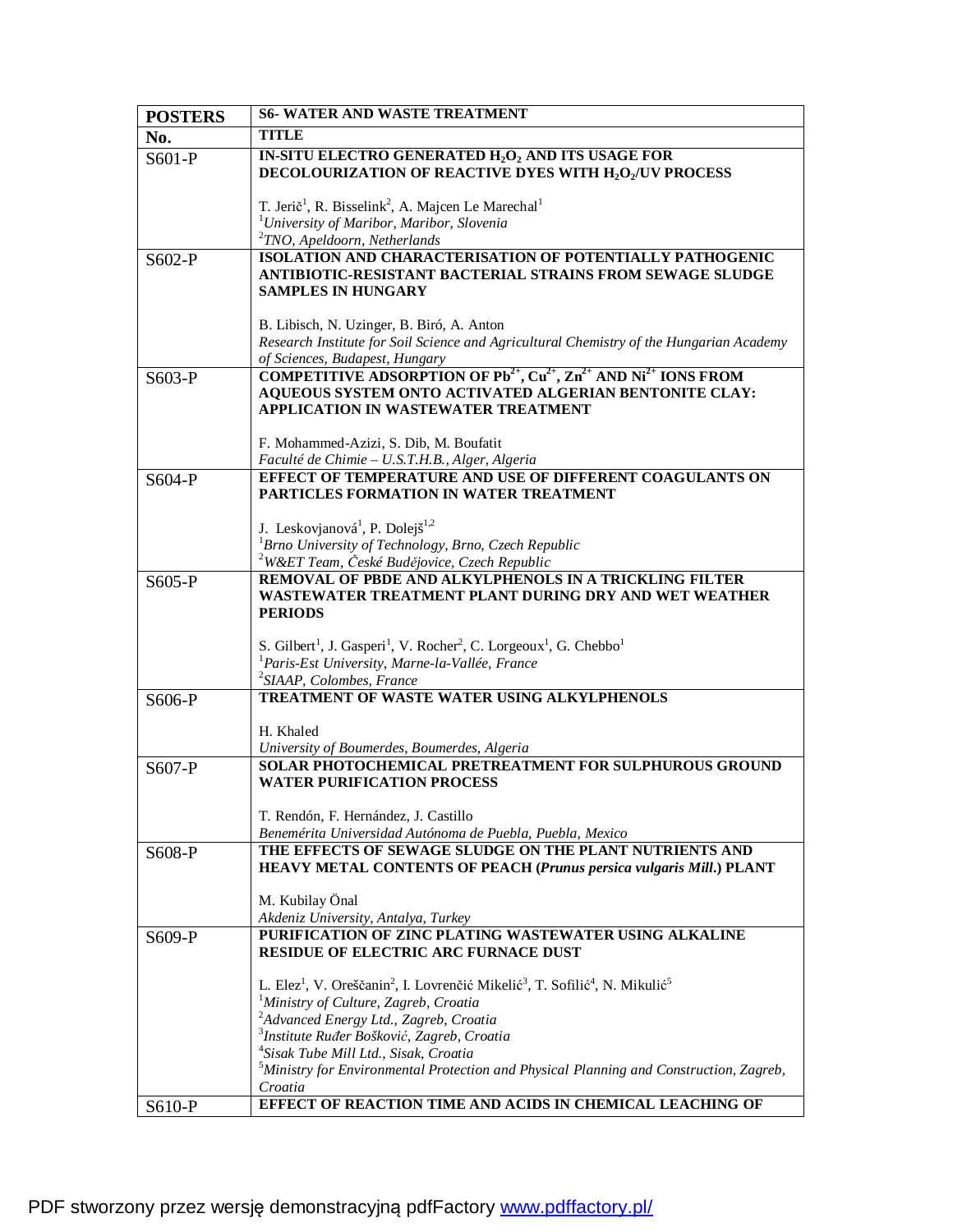|          | <b>HEAVY METALS IN SEWAGE SLUDGE</b>                                                                                                                         |
|----------|--------------------------------------------------------------------------------------------------------------------------------------------------------------|
|          |                                                                                                                                                              |
|          | L.N. Ukiwe, C.I. Iwu<br>Federal University of Technology, Owerri, Nigeria                                                                                    |
| $S611-P$ | <b>GREAT POTENTIAL OF NANOFIBERS FOR WATER PURIFICATION</b>                                                                                                  |
|          |                                                                                                                                                              |
|          | M.R. Mohammad Shafie, M. Salehi Esfandarani                                                                                                                  |
|          | Islamic Azad University, Najafabad, Iran                                                                                                                     |
| S612-P   | RECOVERY OF SILVER FROM AQUEOUS SOLUTION BY ENHANCED ULTRA                                                                                                   |
|          | FILTRATION AFTER PRECONCENTRATION ON ALUMINA MODIFIED WITH                                                                                                   |
|          | <b>DITHIZONE</b>                                                                                                                                             |
|          |                                                                                                                                                              |
|          | M. Zanain, R. Lovitt                                                                                                                                         |
|          | Swansea University, Wales, United Kingdom                                                                                                                    |
| S613-P   | BIOLOGICAL AND CHEMICAL OXYGEN DEMAND OF LEACHATE AND                                                                                                        |
|          | PIEZOMETRIC WATER FROM SEMI CONTROLLED, NON SANITARY<br><b>LANDFILL IN NOVI SAD, SERBIA</b>                                                                  |
|          |                                                                                                                                                              |
|          | A. Dvornic, M. Djogo, M. Vojinovic Miloradov, G. Vujic                                                                                                       |
|          | University of Novi Sad, Novi Sad, Serbia                                                                                                                     |
| S615-P   | SELECTION OF ADSORBENTS TO REMOVE ARSENAT IN DOMESTIC                                                                                                        |
|          | <b>WATER</b>                                                                                                                                                 |
|          |                                                                                                                                                              |
|          | M.C. Le, N.H. Nguyen, H.H. Nguyen, H.P. Nguyen                                                                                                               |
|          | National University of Education, Hanoi, Vietnam                                                                                                             |
| S616-P   | TREATMENT OF ELECTROPLATING SLUDGE BY CALCIUM OXIDE,                                                                                                         |
|          | <b>ACTIVATED CARBON AND PHOSPHORIC ACID</b>                                                                                                                  |
|          | N. Mikulić <sup>1</sup> , V. Oreščanin <sup>2</sup> , I. Lovrenčić Mikelić <sup>3</sup>                                                                      |
|          | $1$ Ministry of Environmental Protection, Physical Planning and Construction, Zagreb,                                                                        |
|          | Croatia                                                                                                                                                      |
|          | <sup>2</sup> Advanced Energy Ltd., Zagreb, Croatia                                                                                                           |
|          | <sup>3</sup> R. Boskovic Institute, Zagreb, Croatia                                                                                                          |
| S617-P   | NITRATES REMOVAL FROM DRINKING WATERS WITH PUROLITE A520 E                                                                                                   |
|          | AND A100 ION EXCHANGE RESINS                                                                                                                                 |
|          |                                                                                                                                                              |
|          | C. Modrogan, A.R. Miron, O.D. Orbulet, C.M. Costache                                                                                                         |
|          | University Politehnica Bucharest, Bucharest, Romania<br><b>IDENTIFICATION OF THE MAIN VARAIBLES BY PRINCIPAL COMPONENT</b>                                   |
| S618-P   | ANALYSIS DURING THE ADSORPTION OF NATURAL ORGANIC MATTER                                                                                                     |
|          | BY MODIFIED COCONUT-SHELL BASED ACTIVATED CARBONS                                                                                                            |
|          |                                                                                                                                                              |
|          | J.I.A. Uriarte, N. Chimeno-Alanís, A.B. Cascón, U.I. Velasco                                                                                                 |
|          | University of The Basque Country, Bilbao, Spain                                                                                                              |
| S619-P   | KINETIC AND THERMODINAMIC STUDY OF THE ADSORPTION OF                                                                                                         |
|          | CATIONIC AND ANIONIC DYES ONTO ACTIVATED CARBONS                                                                                                             |
|          |                                                                                                                                                              |
|          | U.I. Velasco, A.B. Cascón, V. Hernandez Bayó, J.I.Á. Uriarte<br>University of The Basque Country, Bilbao, Spain                                              |
| S620-P   | <b>COMBINED TREATMENT OF LANDFILL LEACHATE USING CALCIUM</b>                                                                                                 |
|          | OXIDE, FERRIC CHLORIDE AND CLINOPTILOLITE                                                                                                                    |
|          |                                                                                                                                                              |
|          | V. Oreščanin <sup>1</sup> , D. Ruk <sup>2</sup> , I. Lovrenčić Mikelić <sup>3</sup> , R. Kollar <sup>1</sup> , K. Nađ <sup>1</sup> , N. Mikulić <sup>4</sup> |
|          | <sup>1</sup> Advanced Energy Ltd., Zagreb, Croatia                                                                                                           |
|          | <sup>2</sup> Komunalac, Koprivnica, Croatia                                                                                                                  |
|          | <sup>3</sup> Institute Ruđer Bošković, Zagreb, Croatia                                                                                                       |
|          | <sup>4</sup> Ministry for Environmental Protection and Physical Planning and Construction, Zagreb,                                                           |
|          | Croatia<br>SPECIFIC FEATURES OF CHEMICAL DEGRADATION OF                                                                                                      |
| S621-P   | PHARMACEUTICALS IN THE PRESENCE OF SURFACTANTS                                                                                                               |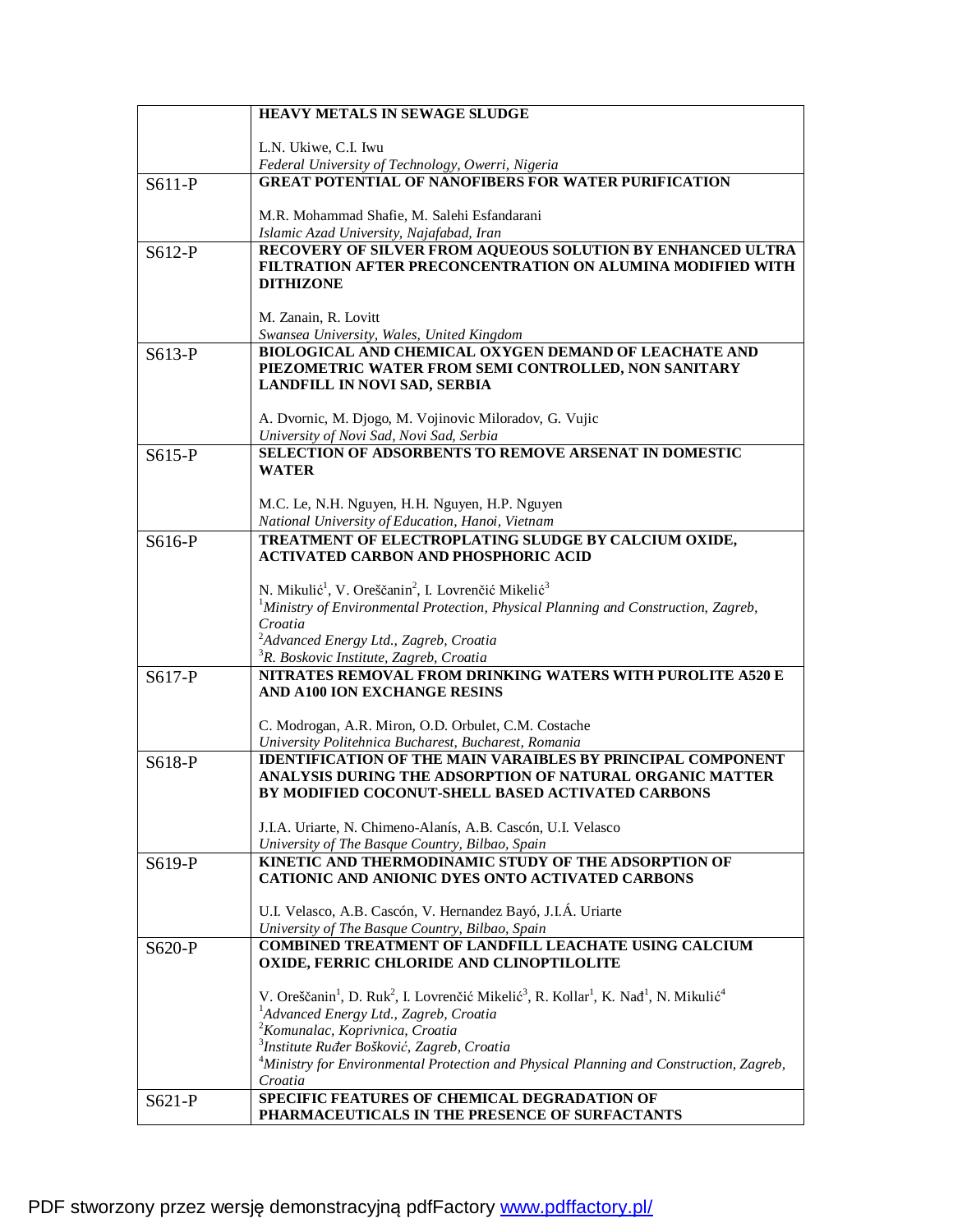|          | M. Nemchenko, O. Lebedeva<br>Belgorod State University, Belgorod, Russia                                                                                                                       |
|----------|------------------------------------------------------------------------------------------------------------------------------------------------------------------------------------------------|
| S622-P   | REMOVAL OF HEAVY METAL BY NANOMAGNETICALLY RECOVERABLE                                                                                                                                         |
|          | <b>DITHIOCARBAMTE</b>                                                                                                                                                                          |
|          |                                                                                                                                                                                                |
|          | N. Azizi, M. Lashkaryzadeh<br>Islamic Azad University Parand Branch, Tehran, Iran                                                                                                              |
| $S623-P$ | <b>EFFECTS OF ALFe-PILLARED CLAY CATALYST IN THE PURIFICATION OF</b>                                                                                                                           |
|          | DYE CONTAINING WASTEWATER                                                                                                                                                                      |
|          |                                                                                                                                                                                                |
|          | P. Banković, O. Cvetković, A. Šajnović, A. Milutinović-Nikolić, D. Jovanović                                                                                                                   |
| $S624-P$ | University of Belgrade, Belgrade, Serbia<br><b>INVESTIGATION OF NITRATE SOURCES FOR JUST WASTEWATER</b>                                                                                        |
|          | <b>TREATMENT PLANT: A CASE STUDY</b>                                                                                                                                                           |
|          |                                                                                                                                                                                                |
|          | S. Al-Asheh, H. Abu Qdais, H. Al-Anid, R. Al-Manaseer, G. Al-Nabulsi                                                                                                                           |
|          | Jordan University of Science and Technology, Irbid, Jordan<br><b>INFORMATION SYSTEMS SUPPORTING SUSTAINABLE LABORATORIES</b>                                                                   |
| $S625-P$ |                                                                                                                                                                                                |
|          | S. Astorga, D. Barbosa, A. Pinto, J.T. Albergaria, M.I. Serra, M.C. Neves,                                                                                                                     |
|          | C.M. Delerue Matos                                                                                                                                                                             |
|          | Instituto Superior de Engenharia do Porto, Porto, Portugal                                                                                                                                     |
| $S626-P$ | <b>OPERATIONAL PARAMETERS EFFECT ON THE TREATMENT OF OIL-IN-</b><br>WATER EMULSION BY ELECTROCOAGULATION PROCESS                                                                               |
|          |                                                                                                                                                                                                |
|          | G. Nawel, B. Kenza                                                                                                                                                                             |
|          | Université des Sciences et de la Technologie H. Boumediene, El Alia, Algeria                                                                                                                   |
| $S627-P$ | WATER QUALITY MODELLING OF MINHO/MIÑO RIVER<br>(PORTUGAL/SPAIN)                                                                                                                                |
|          |                                                                                                                                                                                                |
|          | S. Santos <sup>1,2</sup> , P. Alves <sup>1</sup> , V. Vilar <sup>1</sup> , R. Boaventura <sup>1</sup> , C. Botelho <sup>1</sup>                                                                |
|          | <sup>1</sup> Universidade do Porto, Porto, Portugal                                                                                                                                            |
|          | <sup>2</sup> Instituto Politécnico de Leiria, Leiria, Portugal                                                                                                                                 |
| S628-P   | TEXTIL WASTEWATER TREATMENT BY SOLAR-DRIVEN AOP,                                                                                                                                               |
|          | V. Vilar, L.X. Pinho, R.A.R. Boaventura                                                                                                                                                        |
|          | Universidade do Porto, Porto, Portugal                                                                                                                                                         |
| $S629-P$ | <b>MASS SPECTROMETRIC APPROACHES TO IDENTIFYING</b>                                                                                                                                            |
|          | PHARMACEUTICAL TRANSFORMATION PRODUCTS IN THE<br><b>ENVIRONMENT</b>                                                                                                                            |
|          |                                                                                                                                                                                                |
|          | T. Kosjek <sup>1</sup> , S. Perko <sup>1</sup> , D. Žigon <sup>1</sup> , B. Kralj <sup>1</sup> , O. Bajt <sup>2</sup> , R. Prebil <sup>3</sup> , J. Svete <sup>3</sup> , E. Heath <sup>1</sup> |
|          | <sup>1</sup> Jožef Stefan Institute, Ljubljana, Slovenia,                                                                                                                                      |
|          | $2$ National Institute of Biology, Ljubljana, Slovenia<br><sup>3</sup> University of Ljubljana, Ljubljana, Slovenia                                                                            |
| S630-P   | RECYCLING OF ORGANIC SOLID WASTE TO LIQUID FERTILIZER                                                                                                                                          |
|          | CONCENTRATE, A WASTE TO RESOURCE INITIATIVE FOR                                                                                                                                                |
|          | ENVIRONMENTAL SUSTAINABILITY IN NIGERIA                                                                                                                                                        |
|          |                                                                                                                                                                                                |
|          | I.M. Adekunle<br>University of Agriculture, Abeokuta, Nigeria                                                                                                                                  |
| S631-P   | SELECTIVE REMOVAL OF Hg (II) IONS FROM WATER BY CHITOSAN                                                                                                                                       |
|          | <b>BASED HYDROGEL</b>                                                                                                                                                                          |
|          |                                                                                                                                                                                                |
|          | M. Gazi, S.S. Samandari, E. Yilmaz, O. Yilmaz                                                                                                                                                  |
| S632-P   | Eastern Mediterranean University, Famagusta, Turkey<br><b>EXPLORATION OF THE ABILITY OF A PROBIOTIC BACTERIUM TO BIND U</b>                                                                    |
|          | (VI). THE CASE OF Lactobacillus casei                                                                                                                                                          |
|          |                                                                                                                                                                                                |